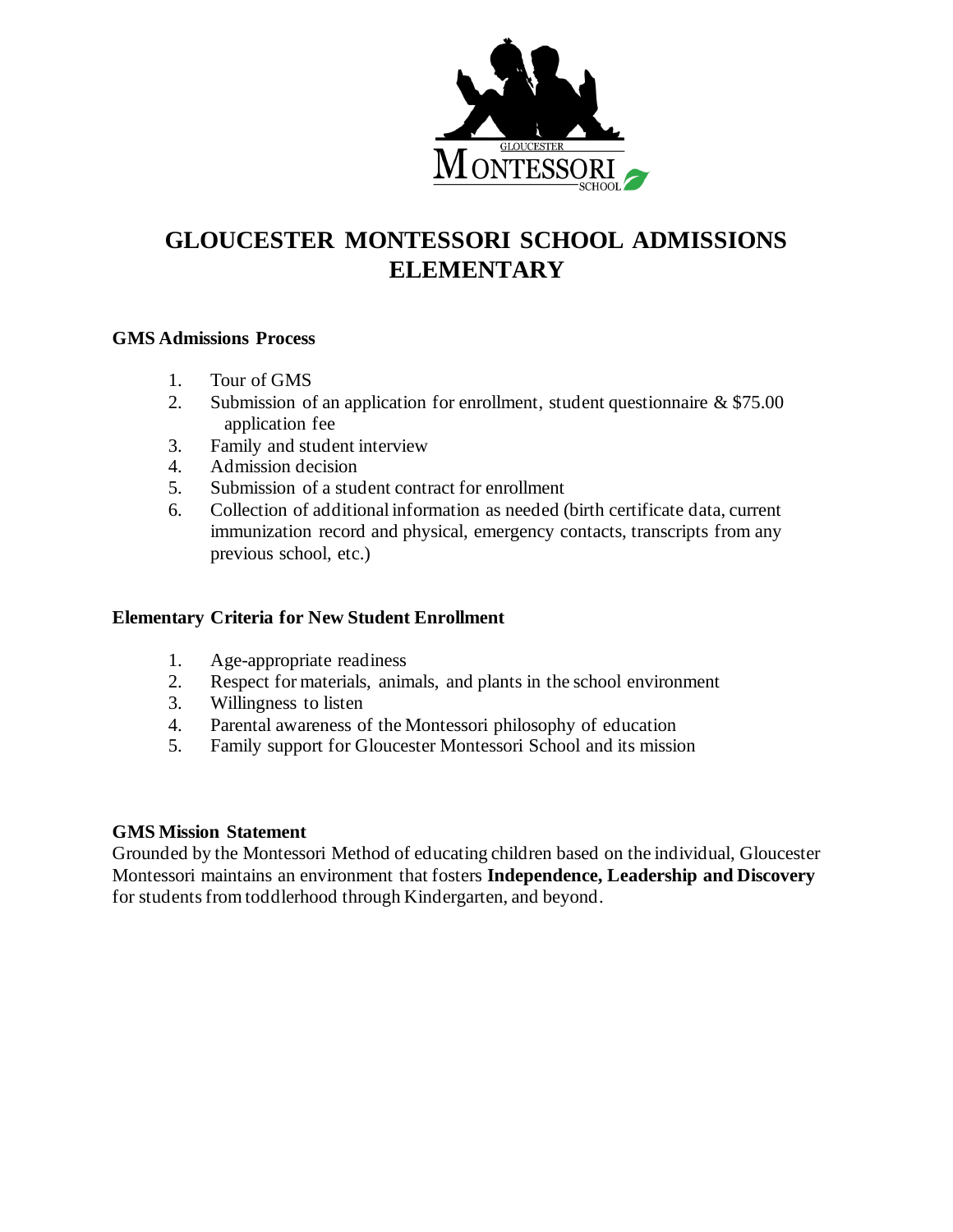

# **Student Application**

| For GMS Office use  |  |
|---------------------|--|
| Tour ___________    |  |
| Application________ |  |
| Application fee____ |  |
| Questionnaire       |  |
|                     |  |
| Decision_________   |  |
| Start Date__        |  |
|                     |  |

P.O. Box 1510 Gloucester, Virginia 23061 (804) 693-6455

| Student's Name                                                              | Gender                                                                         | Date of Birth                                           |
|-----------------------------------------------------------------------------|--------------------------------------------------------------------------------|---------------------------------------------------------|
| <b>Toddler House</b><br>5 half days (8:30-11:30)<br>5 full days (8:30-3:15) | <b>Children's House</b><br>5 half days (8:30-11:30)<br>5 full days (8:30-3:15) | Elementary $1st - 6th$ grade<br>5 full days (8:30-3:15) |
|                                                                             |                                                                                |                                                         |

| Primary Caregiver's Information:                   |                 |      |                              |
|----------------------------------------------------|-----------------|------|------------------------------|
|                                                    |                 |      |                              |
|                                                    |                 |      |                              |
|                                                    |                 |      |                              |
|                                                    |                 |      |                              |
|                                                    |                 |      |                              |
|                                                    |                 |      |                              |
| Primary Caregiver's Information:                   |                 |      |                              |
|                                                    |                 |      |                              |
|                                                    |                 |      |                              |
|                                                    |                 |      |                              |
|                                                    |                 |      |                              |
|                                                    |                 |      |                              |
| Sibling Information:                               |                 |      |                              |
| Name                                               | DOB In the home | Name | DOB In the home              |
| 3. ____________________ _/_/_/__ __Y_/_N__<br>Name | DOB In the home | Name | / / Y / N<br>DOB In the home |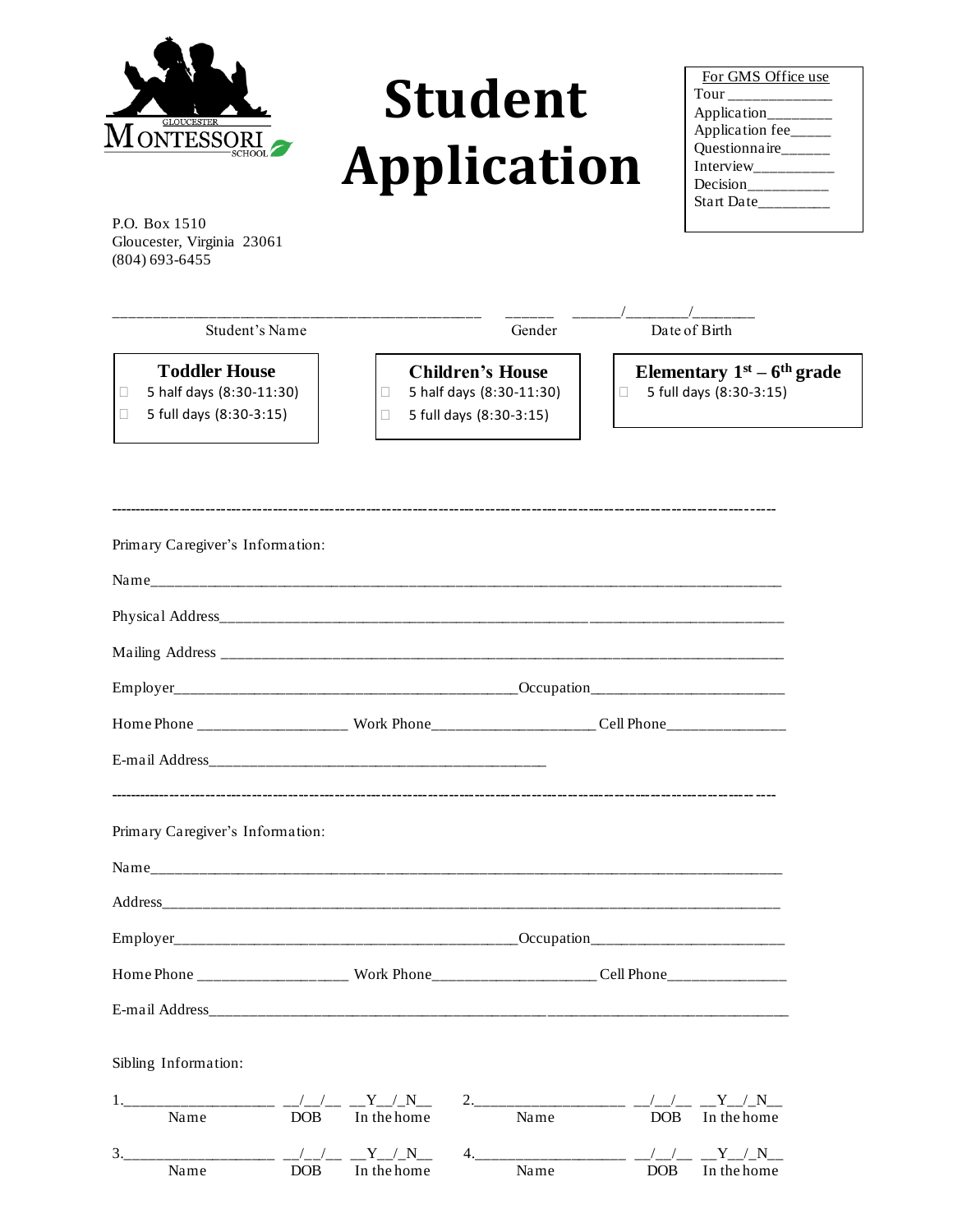| How did you hear about Gloucester Montessori School?                                                                                                                                 |      |  |  |
|--------------------------------------------------------------------------------------------------------------------------------------------------------------------------------------|------|--|--|
|                                                                                                                                                                                      |      |  |  |
| Why are you considering a Montessori education for your child?                                                                                                                       |      |  |  |
|                                                                                                                                                                                      |      |  |  |
| How would you describe your child's personality and learning style?                                                                                                                  |      |  |  |
|                                                                                                                                                                                      |      |  |  |
| What form of discipline is used in your home?                                                                                                                                        |      |  |  |
|                                                                                                                                                                                      |      |  |  |
| What other information can you share that would help us understand your child?                                                                                                       |      |  |  |
|                                                                                                                                                                                      |      |  |  |
| GMS depends on our families to volunteer for school-wide functions and various classroom jobs. What skills,<br>interests or expertise might you share with GMS?                      |      |  |  |
|                                                                                                                                                                                      |      |  |  |
| Upon receipt of your application, your child will be place in our active applicant pool. We will call your<br>family to schedule a time for your family to come in for an interview. |      |  |  |
|                                                                                                                                                                                      |      |  |  |
|                                                                                                                                                                                      |      |  |  |
| Signature of parent/guardian                                                                                                                                                         | Date |  |  |

Please submit your \$75.00 new student application fee along with this form. This is a one-<br>time non-refundable fee that does not apply toward your tuition.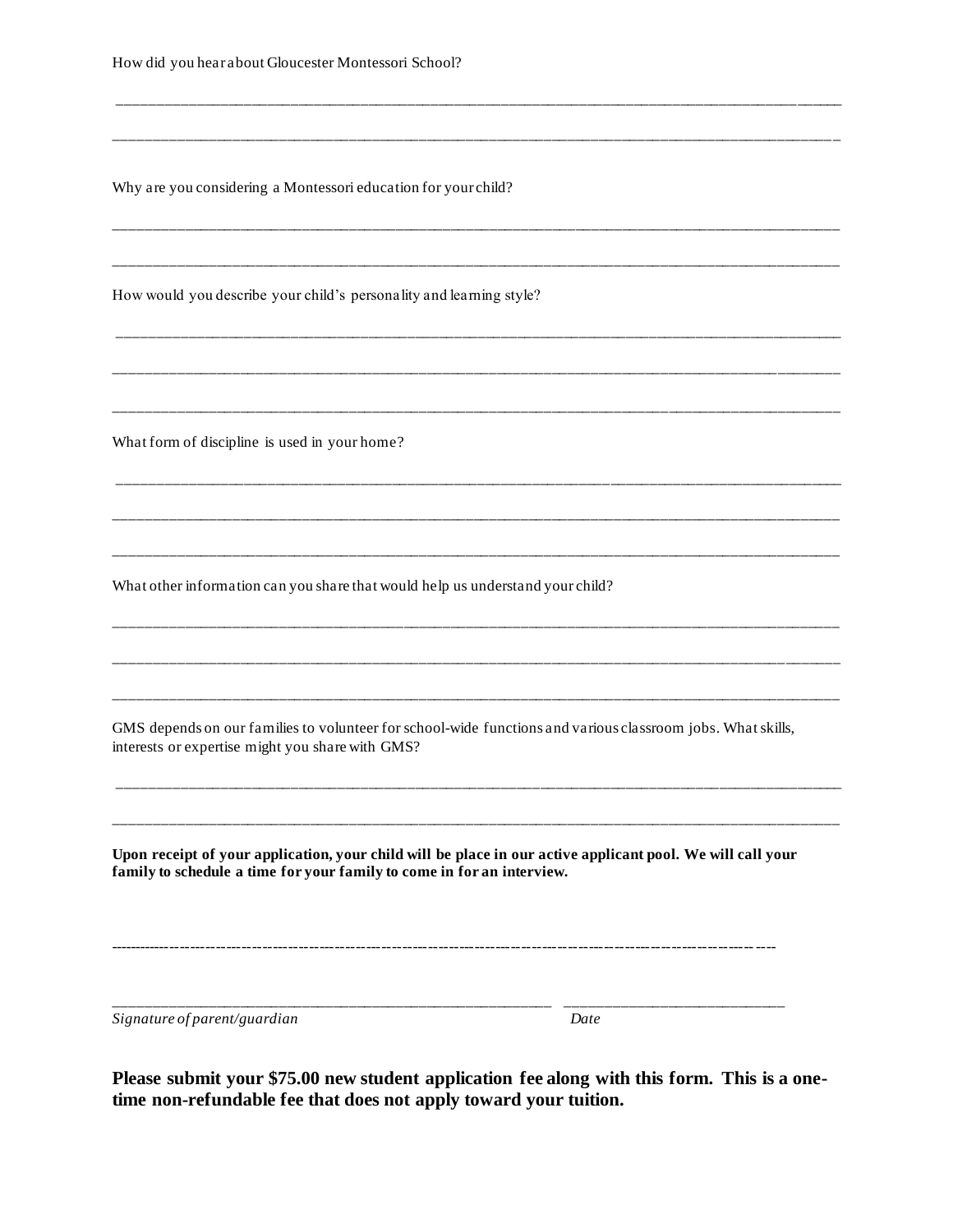

## **MONTESSORIA ELEMENTARY QUESTIONNAIRE**

We wish to familiarize ourselves as much as possible with your child in order to better understand their needs. Please fill out the following questionnaire and return it with your child's application. Thank you for taking the time to provide us with this helpful information.

|                                                                     | Nickname                                                                          |
|---------------------------------------------------------------------|-----------------------------------------------------------------------------------|
|                                                                     |                                                                                   |
|                                                                     |                                                                                   |
|                                                                     |                                                                                   |
| SOCIAL/ENVIRONMENTAL HISTORY:<br>Who lives at home with your child? |                                                                                   |
|                                                                     | ,我们也不能在这里的时候,我们也不能在这里的时候,我们也不能在这里的时候,我们也不能会在这里的时候,我们也不能会在这里的时候,我们也不能会在这里的时候,我们也不能 |
|                                                                     |                                                                                   |
|                                                                     |                                                                                   |
|                                                                     |                                                                                   |
|                                                                     |                                                                                   |
| As clearly and objectively as possible, please describe your child. |                                                                                   |
|                                                                     |                                                                                   |
|                                                                     |                                                                                   |
|                                                                     | ,我们也不能在这里的时候,我们也不能在这里的时候,我们也不能会在这里的时候,我们也不能会在这里的时候,我们也不能会在这里的时候,我们也不能会在这里的时候,我们也不 |
|                                                                     |                                                                                   |
|                                                                     |                                                                                   |
| What activities do you enjoy as a family?                           |                                                                                   |
|                                                                     |                                                                                   |
|                                                                     |                                                                                   |
|                                                                     |                                                                                   |
|                                                                     |                                                                                   |

\_\_\_\_\_\_\_\_\_\_\_\_\_\_\_\_\_\_\_\_\_\_\_\_\_\_\_\_\_\_\_\_\_\_\_\_\_\_\_\_\_\_\_\_\_\_\_\_\_\_\_\_\_\_\_\_\_\_\_\_\_\_\_\_\_\_\_\_\_\_\_\_\_\_\_\_\_\_